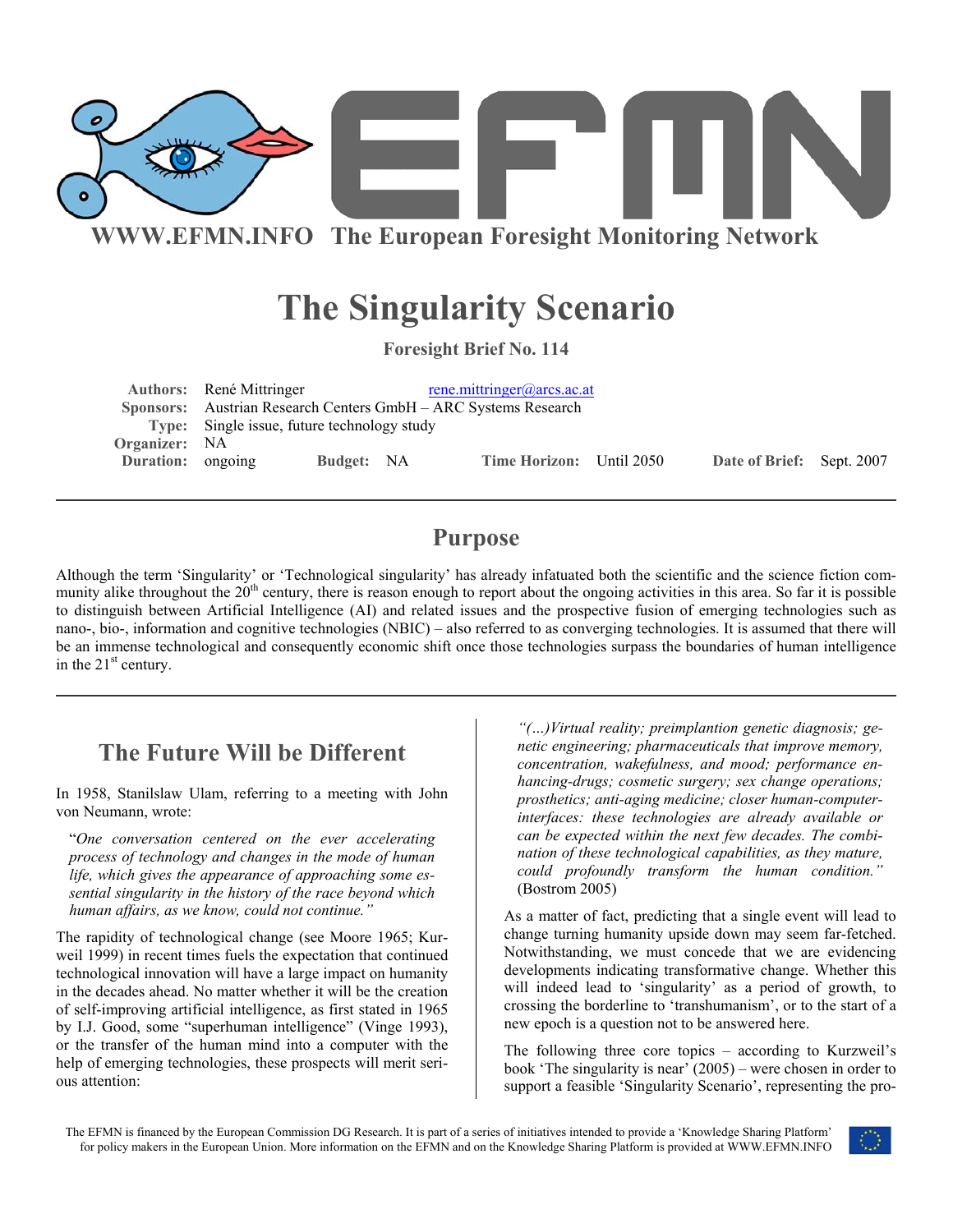gress of science and technology to be expected within the coming decades:

- genetics,
- nanotechnology,
- robotics.

# **Genetics - Intersection of Information and Biology**

Will we control aging and personal health with the help of genetics? Here are some promising innovations and developments in this field:

# • **RNAi (RNA Inferference)**

Means being capable of turning off specific genes by blocking their mRNA and preventing them from further producing proteins (important for the life cycle of viral diseases, cancer and many other diseases).

# • **Cell therapies**

Regrowing our own cells and introducing them into our body without surgery; "therapeutic cloning".

# • **Gene chips**

Genetic profiling relevant to drug screening and identification, improving cancer classifications, identifying undesired pathways, genes and cells, and determining the effectiveness of an innovative therapy.

• **Somatic gene therapy** 

Gene therapy for nonreproductive cells by effectively changing genes within the nucleus; creating 'new genes'.

# **Reversing Degenerative Disease**

Degenerative (progressive) diseases – heart disease, stroke, cancer, type 2 diabetes, liver disease and kidney disease – account for about 90 percent of deaths in our society. Strategies have been identified to halt or even reverse the underlying processes in each case:

### • **Combating heart disease**

Regrowing our own cells or even organs and introduce them into our body without surgery; "therapeutic cloning".

• **Overcoming cancer** 

The design of cancer vaccines to stimulate the immune system to attack cancer cells seems promising.

# **Reversing Aging**

Key factors of the aging process and reversing strategies:

• **DNA mutations** 

Using gene therapy in order to remove those genes from our cells that cancers rely on to maintain their telomeres in dividing.

### • **Toxic cells**

Methods are being developed to programme "suicide genes" to attack fat cells or "old" cells enabling the immune system to destroy them.

### • **Mitochondrial mutations**

Transferring mitochondrial genes into the nucleus of cell structures to provide a backup for efficient functioning.

# • **Intracellular aggregates**

Strategies using gene therapy to introduce new genes to break down so called 'intracellular aggregates' – toxins within cells.

# • **Extracellular aggregates**

AGEs (advanced glycation end-products) result from undesireable cross-linking of useful molecules as a side effect of excess sugar. These cross-links interfere with the normal functioning of proteins and are *key contributors to the aging process*. Experimental drugs like ALT-711 (phenacyldimenthylthiazolium chloride) can dissolve these cross-links without damaging the original tissue (S.Vasan, P.Foiles, H.Founds 2003; D.A. Kass 2003). Other molecules with this capability have also been identified.

# • **Cell loss and atrophy**

A hybrid scenario involving both bio- and nanotechnology contemplates turning biological cells into computers. These "enhanced intelligence" cells can detect and destroy cancer cells and pathogens or even regrow body parts. Scientists at the MIT Media Lab for instance have developed ways of using wireless communication to send messages, including intricate sequences of instructions, to the computers inside modified cells.

# **(Human) Cloning**

Cloning will be a key technology – not for cloning actual humans (which will probably not be avoidable sometime in the future irrespective of reasonable ethic reservations), but for life extension purposes, in form of 'therapeutic cloning' as mentioned above. Furthermore, cloning will be important for preserving endangered species and restoring extinct ones, for pharmaceutical production (milk of transgenic goats) and human somatic-cell engineering. The latter allows to bypass the controversy of using fetal stem cells by transdifferentiation: by manipulating proteins or rather understanding their RNA fragments and peptides, gene expression can be controlled. Perfecting this technology will also defuse the ethical and political explosiveness of this issue.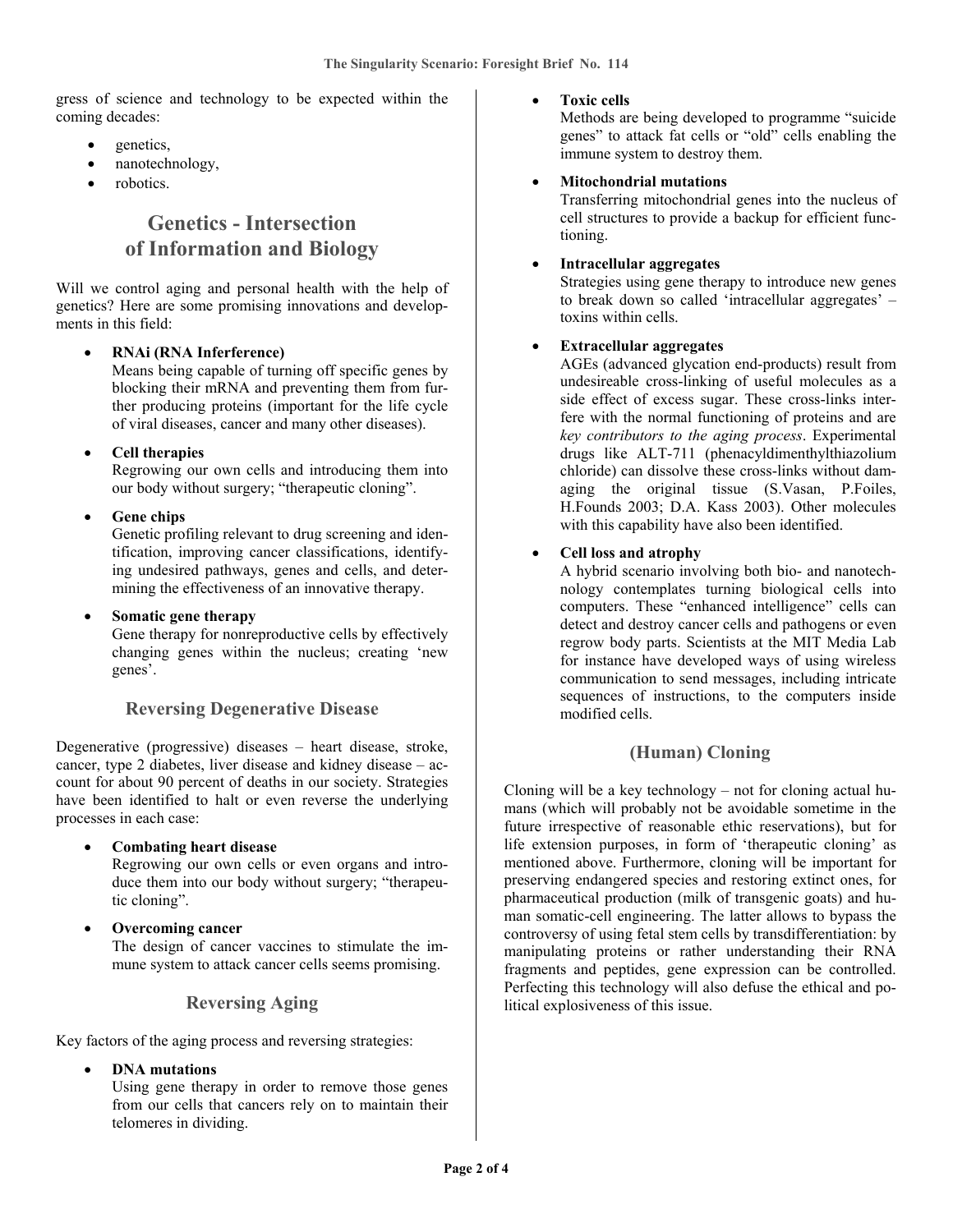# **Nanotechnology - Intersection of Information and the Physical World**

#### *"The principles of physics, as far I can see, do not speak against the possibility of maneuvering things atom by atom."* (Feynman 1959)

Along with the progress of full-scale nanotechnology, there will be potential to replace biology's genetic-information repository in the cell nucleus. A nanoengineered system would maintain the genetic code and simulate the actions of RNA, the ribosome, and other elements of the computer in biology's assembler. A nanocomputer would maintain the genetic code and implement the gene-expression algorithms. A nanobot (a small robot) would then construct the amino-acid sequences for the expressed genes. Such a nanoengineered system would allow turning off unwanted replication and thereby defeating cancer, autoimmune reactions and other disease processes. Nanobots in the bloodstream are another example. Seemingly futuristic, many such micro-scale devices are already functional in animals.

Apart from replicating biological molecular-assembly capabilities, molecular manufacturing pursues another goal: to improve computation. The switching speed of nanotube-based computation would greatly exceed the speed of electromechanical switching. Furthermore, there is tangible progress in the actual construction of molecular machines.

Another focus will be on the development of clean, renewable, decentralised and safe energy technologies made possible by nanotechnology and, on the other hand, to use nanotechnology to increase energy efficiency, e.g., basic energy transmission, wireless transmission of energy by microwaves, for hydrogen fuel-cell powered cars or solar power (see also: The Millennium Project of the American Council for the United Nations University, 2004 report of the U.S. Department of Energy).

Promising as well is the creation of new manufacturing and processing technologies that will dramatically reduce undesirable emissions.

# **Robotics: Strong AI**

The third topic, or rather revolution, in the GNR bundle is Robotics or strong artificial intelligence (strong AI). It shows parallels to the human duality of body and mind. However, the core aim is to create artificial intelligence exceeding human intelligence and robotics would be its embodiment.

Another key question is whether strong AI will lead to full nanotechnology (molecular-manufacturing assemblers that can turn information into physical products), or will full nanotechnology lead to strong AI; whereas the first scenario could help solve remaining design problems of enhanced nanotechnology, the latter indicates the so far insufficient hardware applications for strong AI.

There are already several simple forms of AI techniques available such as character recognition, speech recognition, ma-

chine vision, robotics, data mining, medical informatics and automated investing, but the essential barrier to strong AI is developing sufficiently detailed models of how human brain regions work in order to design AI properly (reverse engineering of the human brain or natural intelligence). Machine intelligence might be good in consistently performing peak levels and skills or in pooling resources, but it is still pretty weak on parallel pattern recognition. Without any doubt, a task humans are still far better capable of performing.

Approaches or tools usually considered to overcome this shortcoming are:

- expert systems,
- Bayesian nets,
- Markov models,
- neural nets,
- genetic algorithms (GA),
- recursive search and
- combining methods.

Fields where "narrow forms" of AI are already showing considerable progress are:

### • **Military intelligence**

U.S. military intelligence uses pattern-recognition software systems to guide autonomous weapons, and unmanned robotic flying fighters were used in the 2003 Iraq war.

### • **Space exploration**

The *Deep Space One Mission* in 1999 used AI-based systems capable of reasoning through new situations rather than just following pre-programmed rules. Another NASA AI system called Moving Object and Transient Event Search System (MOTESS) learned on its own to distinguish stars from galaxies with an accuracy surpassing that of human astronomers. Similar systems are obviously found again in military applications for detecting spy satellites or the like.

# • **Medicine**

Applications in medicine are in automated ECG analysis tools, intelligent data mining and pattern recognition for the development of new drug therapies, detection of diseases and development of therapies, or complex expert systems for differential diagnosis; e.g., evaluating possible allergies caused by drug interactions.

# • **Science and math**

Applications in this area are AI based systems capable of formulating theories, robotic systems that can automatically carry out experiments and finally a reasoning engine that evaluates results.

### • **Business, finance and manufacturing**

AI systems are used to control and optimise logistics (e.g., Wal-Mart, Ascent Technology's SAOC system), detect fraud and money laundering (NASDAQ's SO-NAR system), and perform intelligent data mining.